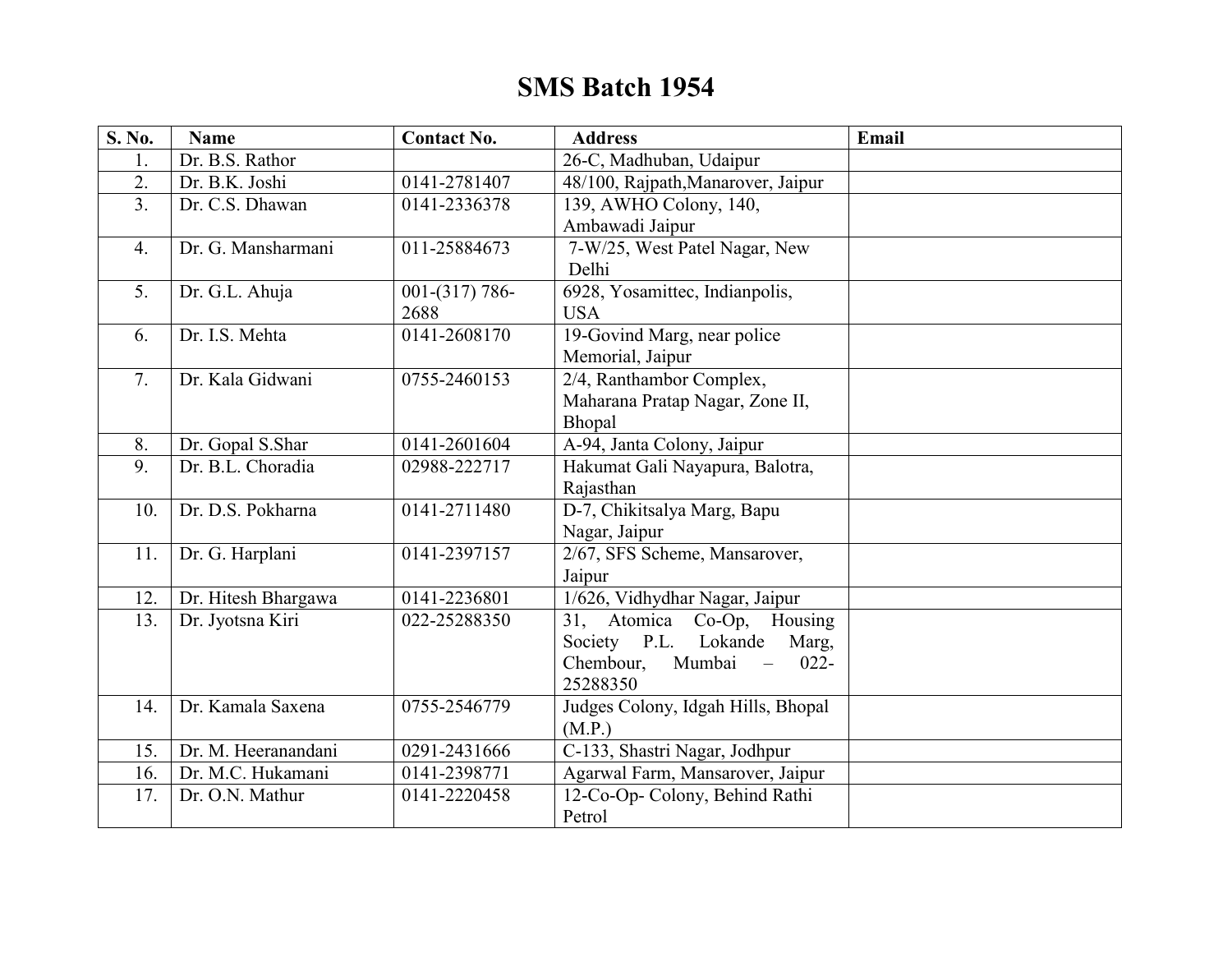| 18. | Dr. P.N. Aggarwal    | 15/74 -75, Prem<br>Kunj, Civil Lines,<br>Kanpur | 0512-2305492                                                               |  |
|-----|----------------------|-------------------------------------------------|----------------------------------------------------------------------------|--|
| 19. | Dr. Subhash Gupta    | 0191-2431235                                    | 60 B, A/D Block, GandhiNagar,<br>Jammu (J&K)                               |  |
| 20. | Dr. R.K. Jain        | 0562-2110024                                    | 19/7, Khatena Road, Lohamandi,<br>Agara, U.P.                              |  |
| 21. | Dr. Saheb P. Gupta   |                                                 | 19 Long Meadon Road, West<br>Borough, USA                                  |  |
| 22. | Dr. Sheela Choudhary | 0744-242375                                     | Choudhary Nursing Home,<br>Talwandi, Kota                                  |  |
| 23. | Dr. Sulabha Sharma   | 022-28971951                                    | C-61, Panorama Park, Shiv Vallabh<br>Road Ashokban, Dahisar (E),<br>Mumbai |  |
| 24. | Dr. Satyavati Saxena | 05744-2071213                                   | Pankhewala Bag, Nadbai Gate,<br>Kasganj, U.P.                              |  |
| 25. | Dr. T.N. Sharma      | 0141-2365472                                    | 18, Dwarikapuri, Jamnalal Bajaj<br>Marg, Jaipur                            |  |
| 26. | Dr. V.S. Poddar      | 033-558234                                      | Anurag, 219, Chitranjan Area,<br>Kolkata                                   |  |
| 27. | Dr. Yamin Ali        | 01432-242637                                    | Quledar Haweli, Subhash Bazar,<br>Tonk, Road, Rajasthan                    |  |
| 28. | Dr. R.C. Jain        |                                                 | 283, Cocord Avenu, Toround,<br>Ontario, USA                                |  |
| 29. | Dr. Snehlata Sharma  | 0045-48481350                                   | Kirkeleddet Post No. 504,<br>Fredenberg, Denmark                           |  |
| 30. | Dr. Sevak S. Garg    | 0141-2294526                                    | G-113, Rishbha Path, Shyam<br>Nagar, Jaipur                                |  |
| 31. | Dr. Sarla Bhargawa   | 0141-2705326                                    | SB-166, M. Gandhi Marg, Bapu<br>Bazar, Jaipur                              |  |
| 32. | Dr. V.S. Baldwa      | 0141-2623446                                    | Baldawa Parisar, Opp. Ganesh<br>Tample, M.D. Road, Jaipur                  |  |
| 33. | Dr. V.K. Werman      |                                                 | 7667 Alderside Drive, Middleberg<br>Heights, USA                           |  |
| 34. | Dr. K.L. Pankuj      | 02962-242765                                    | Punkuj Clinic, Coustom Road,                                               |  |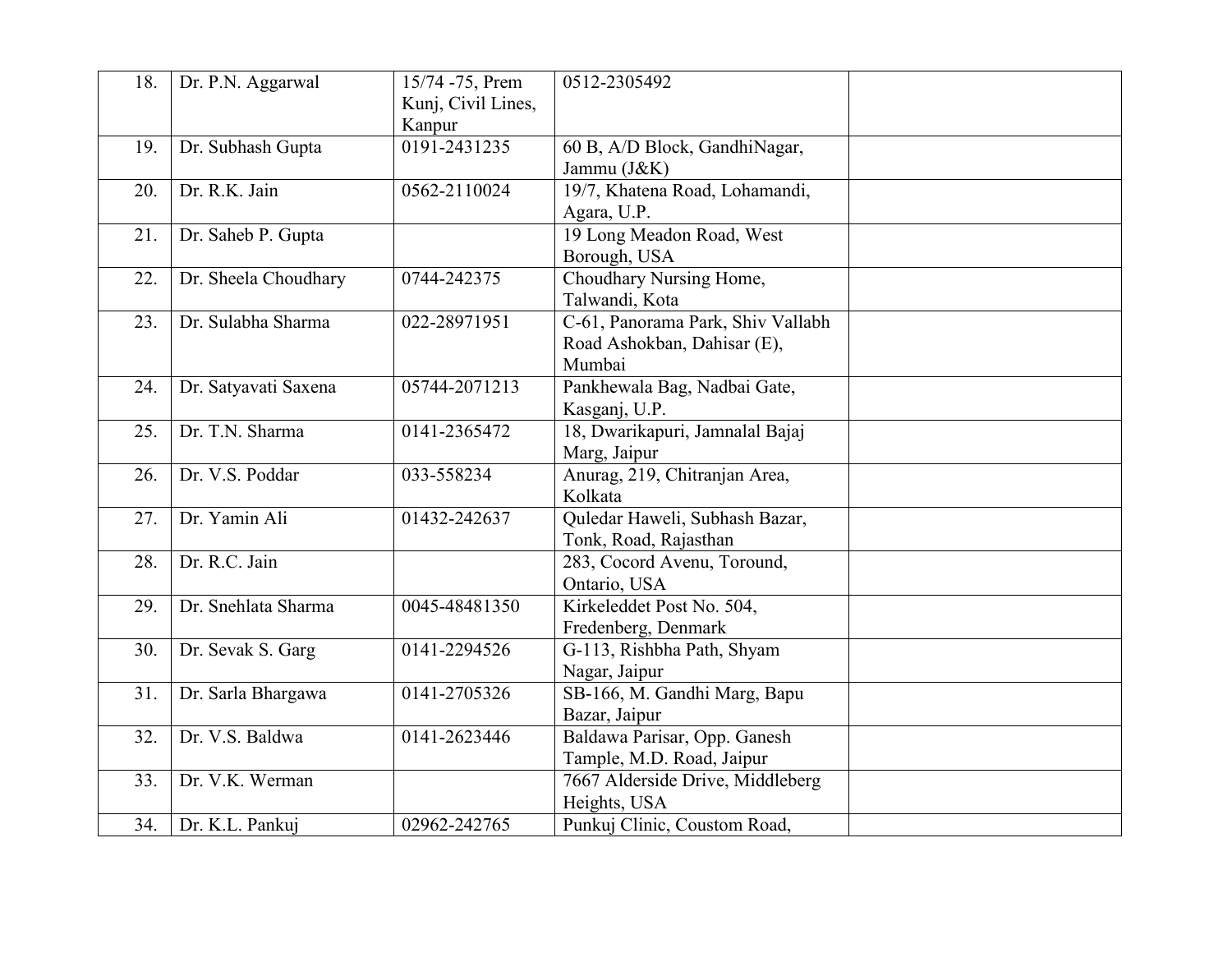|     |                        |               | Banswara, Rajasthan                 |                     |
|-----|------------------------|---------------|-------------------------------------|---------------------|
| 35. | Dr. A.N. Tikku         | 0141-2212579  | H-71, Jhakeshwar Marg, Bani Park,   |                     |
|     |                        |               | Jaipur                              |                     |
| 36. | Dr. Krishna Kumar      | 0788-2354219  | 8-A, Street 11, Sector-1, Bhilai    |                     |
|     |                        |               | Nagar                               |                     |
| 37. | Dr. M.L. Sharma        | 0141-2566160  | 7, Doctors Colony, Kanota Bagh,     |                     |
|     |                        |               | Jaipur                              |                     |
| 38. | Dr. M.L. Rathi         | 001-312-422-  | 3600, Spring Road, Qakbrook,        |                     |
|     |                        | 5114          | Illionis, USA                       |                     |
| 39. | Dr. O.P. Goyal         | 0151-2232122  | 5-B-7, JNV Colony, Bikaner          |                     |
| 40. | Dr. P.C. Jain          |               | 9, Shephard Road, Hert Ford, USA    |                     |
| 41. | Dr. R.L. Ajmera        | 0141-2552057  | 74, Jai Jawan Colony, Scheme - III, |                     |
|     |                        |               | Tonk Road, Jaipur                   |                     |
| 42. | Dr. R.P. Dholokia      | 0265-2313055  | 80-B, Sampat Rav Colony,            |                     |
|     |                        |               | Alkapuri, Vadodra, Gujarat          |                     |
| 43. | Dr. P.N. Nag           | 0145-2423893  | E-71, Shastri Nagar, Ajmer          |                     |
| 44. | Dr. H.L. Arora         | 0141-2710029  | B-110, Saraswati Marg, Bajaj        |                     |
|     |                        |               | Nagar, Jaipur                       |                     |
| 45. | Dr. P.R. Sharma        | 0141-2652249  | 4 ya-22, Jawahar Nagar, Jaipur      |                     |
| 46. | Dr. G.M. Saluja        | 022-26315088, | A-3-4/6, Sundervan Complex,         |                     |
|     |                        | 9820522770    | Lokandawala Road Andheri (W),       |                     |
|     |                        |               | Mumbai                              |                     |
| 47. | Dr. Mukul Behari Baxi  | 01472-241232  | 1-B, Baxi House, Opp. College       |                     |
|     |                        | 9414249043    | Ground Pratap Nagar, Chittorgarh    |                     |
| 48. | Dr. R. M. Singhavi     | 0744-2327300, | A-2, Prithvi Enclave, Civil Lines,  |                     |
|     |                        | 9828214355    | Kota                                |                     |
| 49. | Dr. Mrs. Kamala Rawat  | 0141-2351225, | 90, Bragu Nagar, Ajmer Road,        | drkamla@hotmail.com |
|     |                        | 5534340       | Jaipur                              |                     |
| 50. | Dr. Saeed Ahmed Saeesi | 01432-243282, | Nazar Bath Palace Tonk, Rajasthan   |                     |
|     |                        | 9414028582    |                                     |                     |
| 51. | Dr. A.R. Sanghavi      | 022-24934832  | 1/2, Himalya, 109, worli sea face   |                     |
|     |                        |               | road, Mumbai                        |                     |
| 52. | Dr. G.D. Mody          | 0141-2225294  | 4B, Suraj Nagar (W), Civil Lines,   | gdmody@eth.net      |
|     |                        |               | Jaipur                              |                     |
| 53. | Dr. Shanti Raghuwanshi | 0755-2774249  | F-2, Doctors' Qur, Near Katju       |                     |